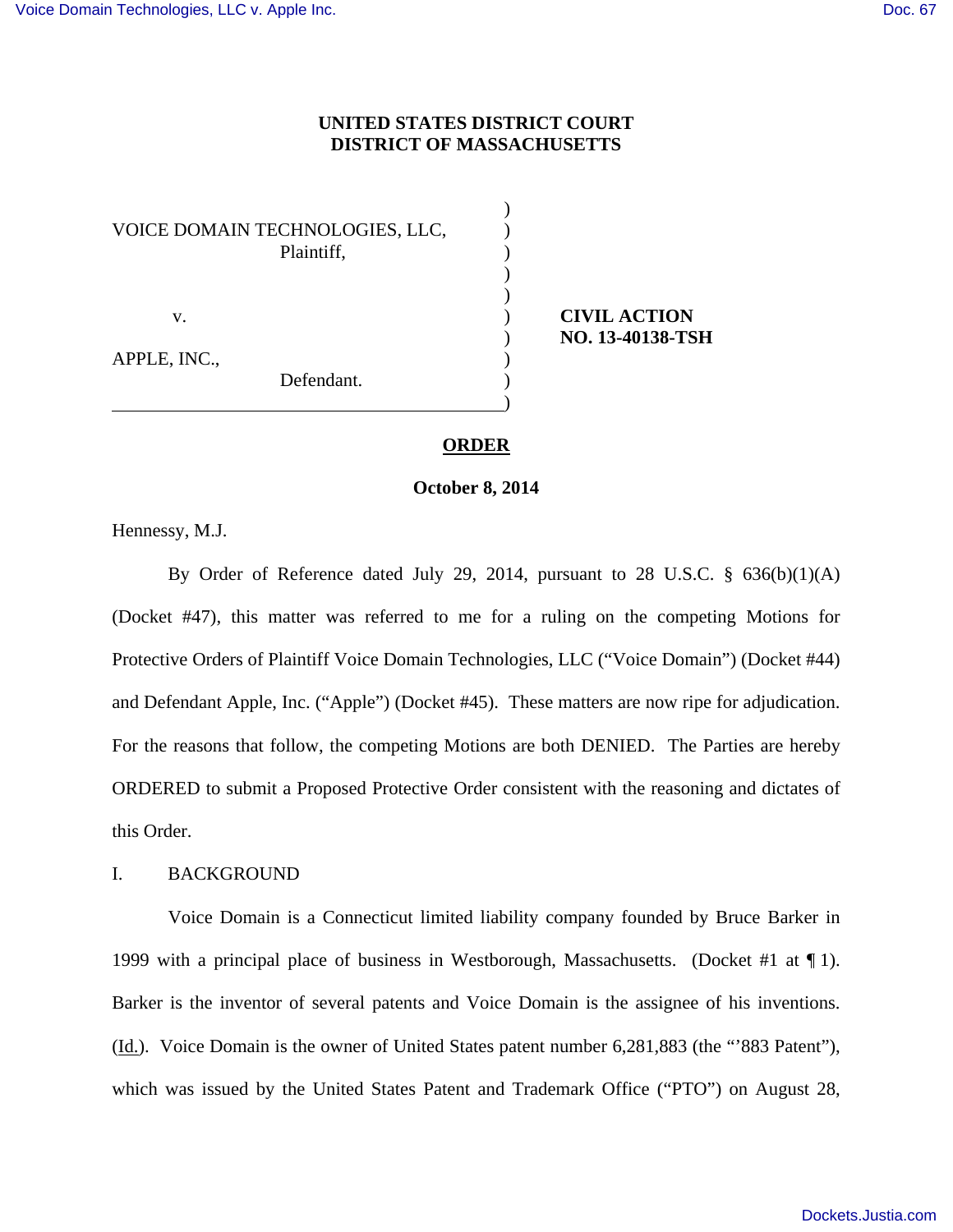2001 to Barker and assigned to Voice Domain. (Id. at 12). Voice Domain has licensed the '883 Patent to corporations whose products incorporate Barker's inventions. (Id. at ¶ 3).

 In January 2013, Barker contacted Apple about the need to license the '883 Patent. (Docket #44 at 4). On November 25, 2013, Voice Domain filed suit against Apple alleging that Apple has infringed at least claim 1 of the '883 Patent through the inclusion of Siri voice command functionality in their devices. (Docket #1 at  $\P$  10). Apple filed its answer and a counterclaim for a declaration of non-infringement, invalidity, and unenforceability on March 7, 2014. (Docket #22).

On May 13, 2014, Judge Hillman adopted the parties' joint statement as the scheduling order. (Docket #36). Pursuant to that schedule, Voice Domain was required to serve and file preliminary disclosure of the claims infringed and produce all documents supporting its contentions by June 3, 2014. (Docket #31 at 2). Apple was required to serve and file its Preliminary Invalidity and Non-Infringement Contentions and produce documents relevant to its invalidity defenses by August 11, 2014. (Id. at 2-3). Pursuant to the scheduling order, Apple was also required to produce documents sufficient to show operation of the accused products or methods identified by Voice Domain in its preliminary infringement disclosures by August 11, 2014, if a protective order had been entered.  $(\underline{Id}$  at 3). On August 11, 2014, Apple filed its preliminary invalidity and non-infringement contentions. (Docket #55). As no protective order had been entered, Apple did not produce documents sufficient to show operation of the accused products or methods identified by Voice Domain in its preliminary infringement disclosures on August 11, 2014.

Voice Domain filed its Motion for a Protective Order on July 3, 2014. (Docket #44). On July 17, 2014, Apple filed its opposition and a Motion for Protective Order. (Docket #45). After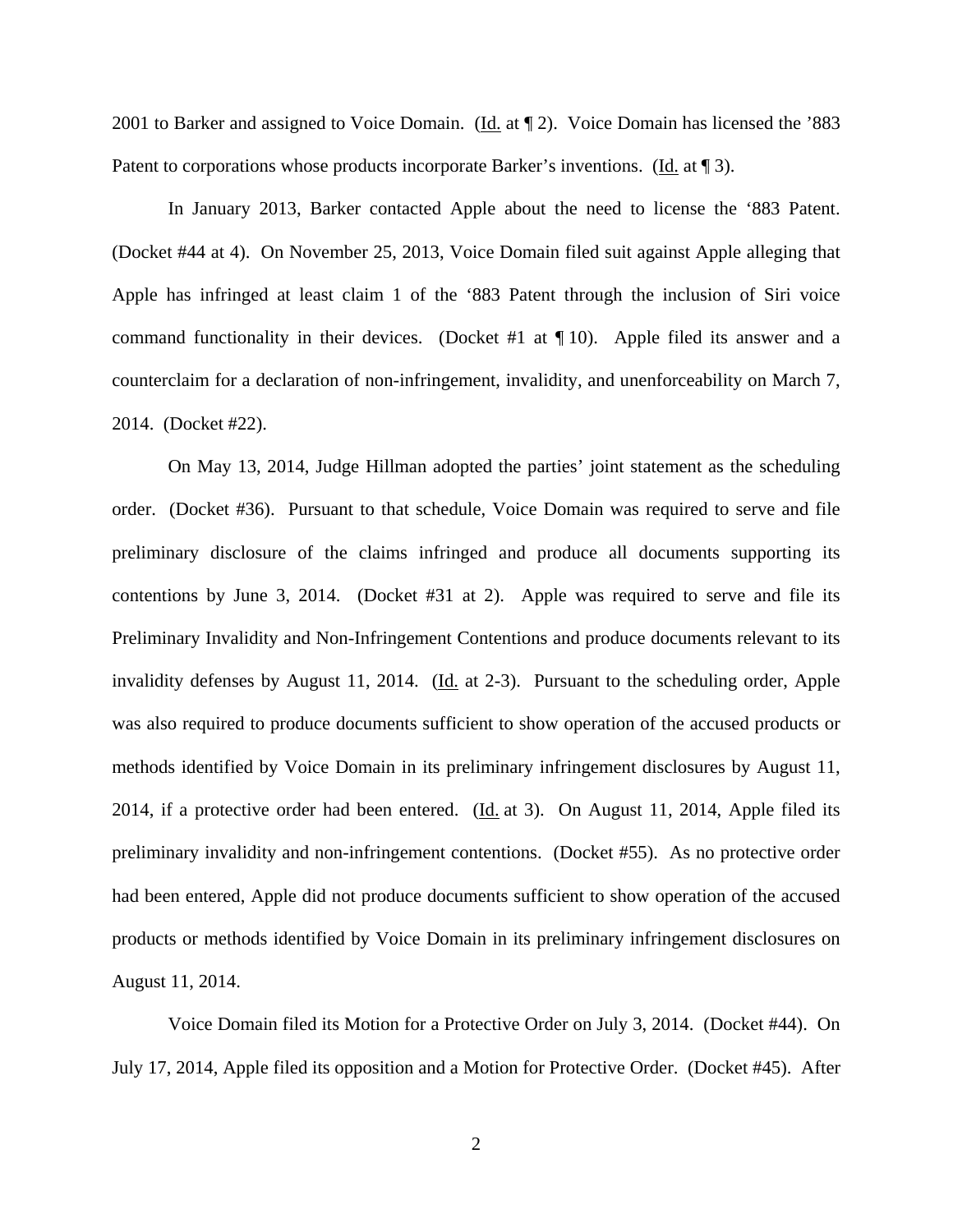extensive briefing, a hearing on the matter was held on September 5, 2014. (Docket #57). Following the hearing, Apple and Voice Domain each filed a supplemental memorandum addressing issues raised at the hearing. (Dockets #61 and 65, respectively).

#### II. STANDARD

 The scope of discovery generally extends to "any nonprivileged matter that is relevant to any party's claim or defense." Fed. R. Civ. P. 26(b)(1). If a party or any person from whom discovery is sought shows good cause, the Court may issue an order to protect that party or person "from annoyance, embarrassment, oppression, or undue burden or expense[.]" Fed. R. Civ. P.  $26(c)(1)$ . "Rule  $26(c)$  is highly flexible, having been designed to accommodate all relevant interests as they arise. The 'good cause' standard in the Rule is a flexible one that requires an individualized balancing of the many interests that may be present in a particular case." Gill v. Gulfstream Park Racing Ass'n, 339 F.3d 391, 402 (1st Cir. 2005) (quoting United States v. Microsoft Corp, 165 F.3d 952, 959-60 (D.C. Cir. 1999)) (alterations omitted). The burden is on the party seeking the more restrictive protective order to show good cause under Rule 26(c). Pharmachemie, B.V. v. Pharmacia, Inc., No. 95-40085-NMG, 1998 U.S. Dist. LEXIS 2192, at \*4 (D. Mass. Jan. 30, 1998) (Swartwood, M.J.). To show good cause, the party seeking the protective order must demonstrate a particular need for protection; "[b]road allegations of harm, unsubstantiated by specific examples or articulated reasons, do not satisfy the Rule 26(c) test." Cipollone v. Liggett Group, Inc., 785 F.2d 1108, 1121 (3d Cir. 1986), quoted in Parmachemie, 1998 U.S. Dist. LEXIS 2192, at \*4.

3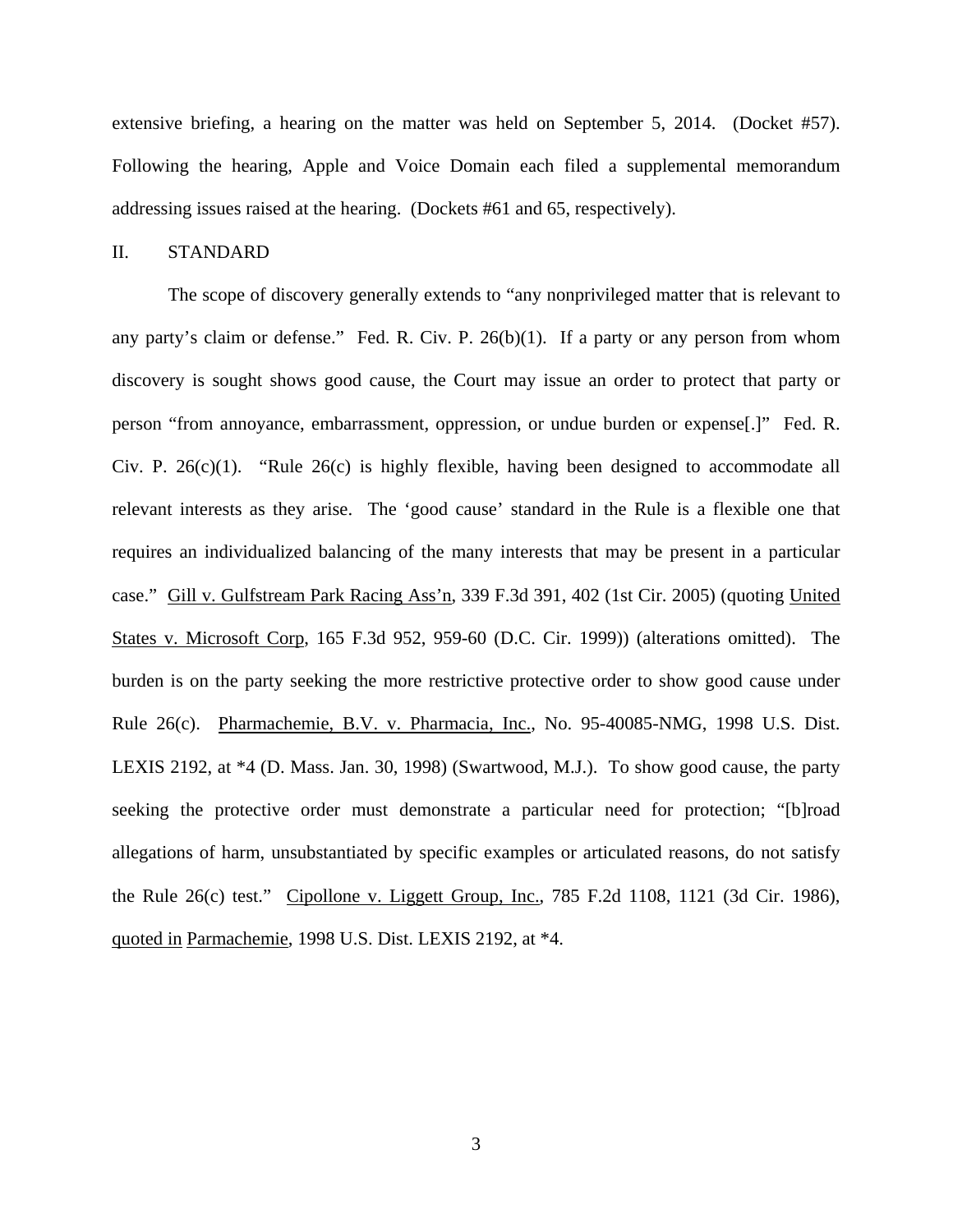### III. ANALYSIS

 The parties are in agreement as to the majority of the provisions of the proposed protective orders; however, there are three proposed provision as to which the parties disagree.<sup>1</sup> Voice Domain argues that these disputed provisions are unnecessary as the agreed-to provisions of the protective order and other facts already sufficiently protect Apple and any additional restrictions would allow Apple to use the protective order as a tactic to game the outcome of the case.

### A. Confidentiality Provisions

<u>.</u>

Apple's proposed protective order has three tiers of confidentiality designations: CONFIDENTIAL, CONFIDENTIAL – ATTORNEYS' EYES ONLY ("AEO"), and

CONFIDENTIAL – OUTSIDE ATTORNEYS' EYES ONLY – SOURCE CODE ("SOURCE CODE"). (Docket #45-2). Material designated as CONFIDENTIAL can be seen by a party's outside counsel and a limited number of a party's employees. (Id. at ¶ 8). Material designated as AEO and SOURCE CODE may be seen by a party's outside counsel who is not involved in "competitive decision making" for a party, but not in-house counsel. (Id. at ¶¶ 9-10). The parties agree that Barker is expressly prohibited from accessing material designated as SOURCE CODE. (Docket #44-9 at 3; Docket #45 at 4 n.3). However, the parties disagree over whether Barker should be allowed access to material designated AEO.

Apple's proposed AEO provision reads, in relevant part:

(a) A Producing Party may designate Discovery Material as "CONFIDENTIAL – ATTORNEYS' EYES ONLY" only if such material contains or reflects information that is extremely confidential and/or extremely sensitive in nature and the Producing Party reasonably believes in good faith that the disclosure of such Discovery Material is likely to cause economic harm or significant competitive

<sup>&</sup>lt;sup>1</sup> Apple's proposed protective order is available at Docket #45-2. A document comparison showing the differences between the Voice Domain and Apple proposed protective orders is available at Docket #45-7.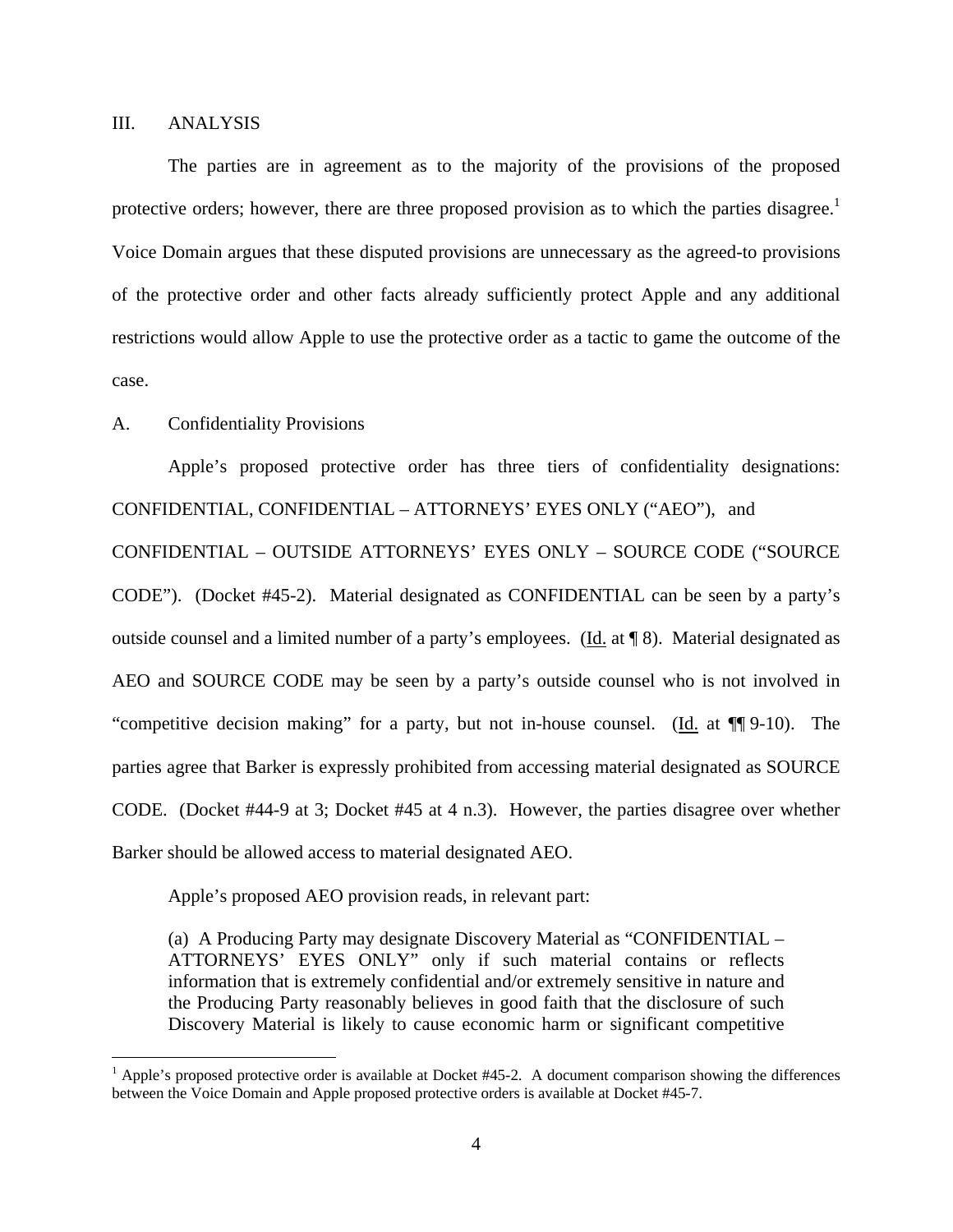disadvantage to the Producing Party, such as trade secrets, non-public technical information such as product development information, engineering documents and testing documents, non-public sensitive financial data such as pricing information, sales information, sales or marketing forecasts or plans, business plans, sales or marketing strategy, employee information, other non-public information of similar competitive and business sensitivity and information subject to an obligation of confidentiality to a third person or Court.

(b) Unless otherwise ordered by the Court, Discovery Material designated as "CONFIDENTIAL-ATTORNEYS' EYES ONLY" may be disclosed only to:

(i) The Receiving Party's Outside Counsel, provided that such Outside Counsel is not involved in competitive decision-making, as defined by case law, on behalf of a Party or a competitor of a Party, and such Outside Counsel's immediate paralegals and staff, and any copying or clerical litigation support services working at the direction of such counsel, paralegals, and staff. For purposes of section 9, Bruce Barker shall not be given access to Discovery Material designated as "CONFIDENTIAL-ATTORNEYS' EYES ONLY"[.]

(Docket #45-2 at ¶ 9).

<u>.</u>

Voice Domain's proposed protective order eliminates the AEO designation. (Docket

#45-7). Hence, Barker would have access to all materials produced other than SOURCE CODE.

Under Voice Domain's proposal, Barker would be allowed to see Apple's trade secrets; nonpublic technical information such as product development information, engineering, and testing documents; non-public sensitive financial data such as pricing information, sales information, sales or marketing forecasts or plans, business plans, sales or marketing strategy, employee information, and other non-public information of similar competitive and business sensitivity.<sup>2</sup> Voice Domain argues that the AEO provision will preclude Barker, and therefore, Voice Domain itself, from evaluating any non-public technical or financial information and thereby impair its ability to make sound litigation decisions. (Docket #44 at 17-18).

 $2<sup>2</sup>$  In its supplemental submission following the hearing, Apple stated that it would be amenable to allowing Barker to review the following types of financial documents, which would likely be designated AEO, following the commencement of fact discovery: Apple's summary financial reports for relevant time periods that show the price and number of units sold of the accused devices; licenses potentially relevant to the determination of a reasonable royalty in this case, if any; and agreements potentially relevant to valuation of the voice-recognition software at issue in this litigation. (Docket #61 at 2). The Court expects that the proposed protective order submitted pursuant to this Order shall include these terms.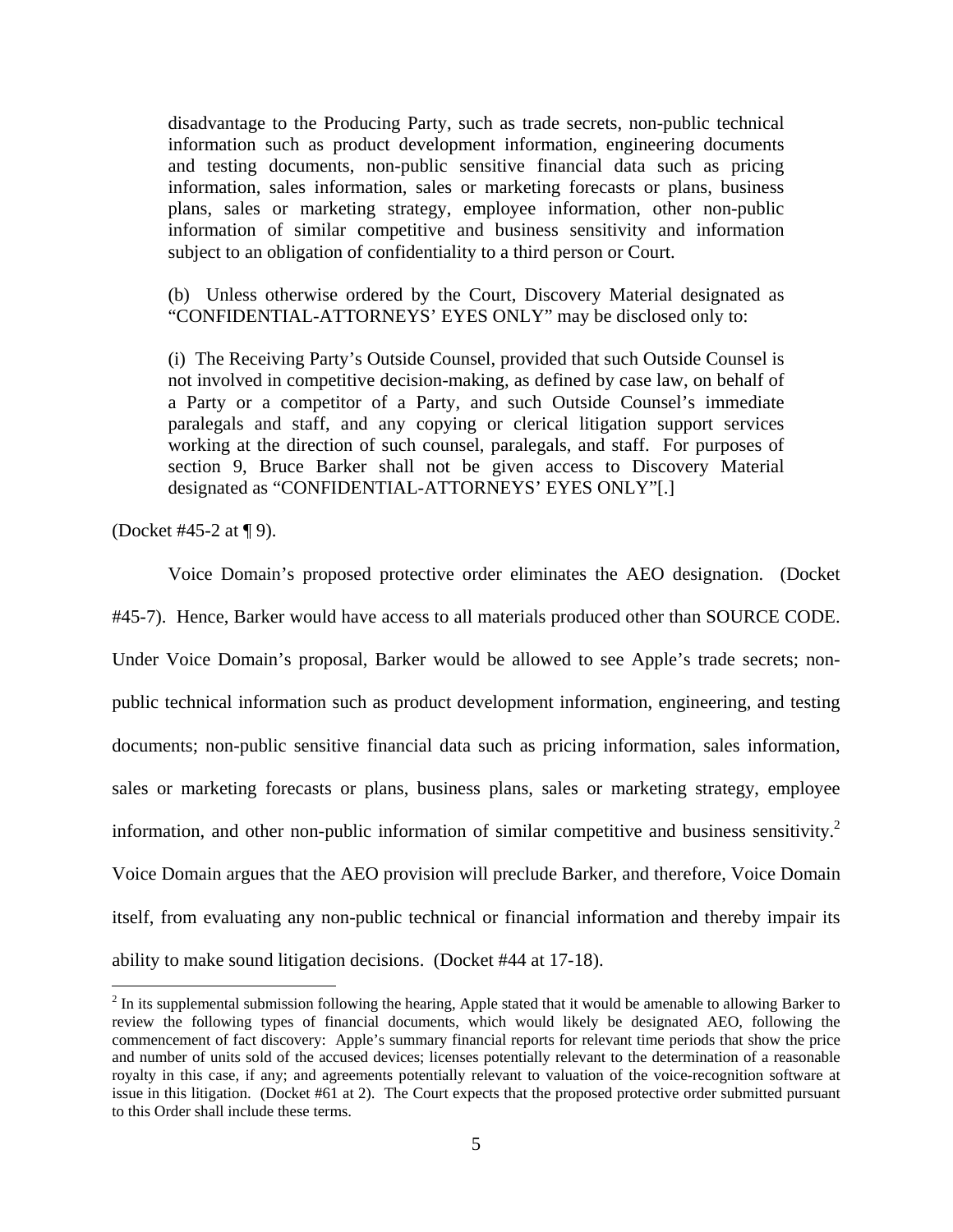Voice Domain's removal of the AEO provision also eliminates previously agreed-to protections. With the elimination of the AEO designation, the only available designations are either CONFIDENTIAL or SOURCE CODE. (Docket #45-7 at ¶¶ 8-10). Thus, all the information that would have been labeled AEO, i.e., highly confidential information that is not SOURCE CODE, can only be designated as CONFIDENTIAL. Apple and Voice Domain had previously agreed that material designated CONFIDENTIAL could be disclosed to mock jurors, but material designated as AEO or SOURCE CODE could not. (Docket #45-2 at  $\P$  8-10). Eliminating the AEO provision permits the parties to allow mock jurors to access highly confidential information.

1. Risk of Inadvertent Disclosure

In United States Steel Corp. v. United States, the Federal Circuit clarified that the relevant determination for denial of access under a protective order is "[w]hether an unacceptable opportunity for inadvertent disclosures exists." U.S. Steel Corp. v. United States, 730 F.2d 1465, 1468 (Fed. Cir. 1984). This determination turns on the extent to which the person to whom the information is to be disclosed is involved in "competitive decisionmaking" with the client. Id. The Federal Circuit in  $U.S.$  Steel gave the following explanation of "competitive decisionmaking:"

The parties have referred to involvement in "competitive decisionmaking" as a basis for denial of access. The phrase would appear serviceable as shorthand for a counsel's activities, association, and relationship with a client that are such as to involve counsel's advice and participation in any or all of the client's decisions (pricing, product design, etc.) made in light of similar or corresponding information about a competitor.

Id. at 1468 n.3 (emphasis added).

Apple asserts that Barker is a competitive decisionmaker as Barker is synonymous with Voice Domain. (Docket #45 at 14). Voice Domain, representing that it holds only four patents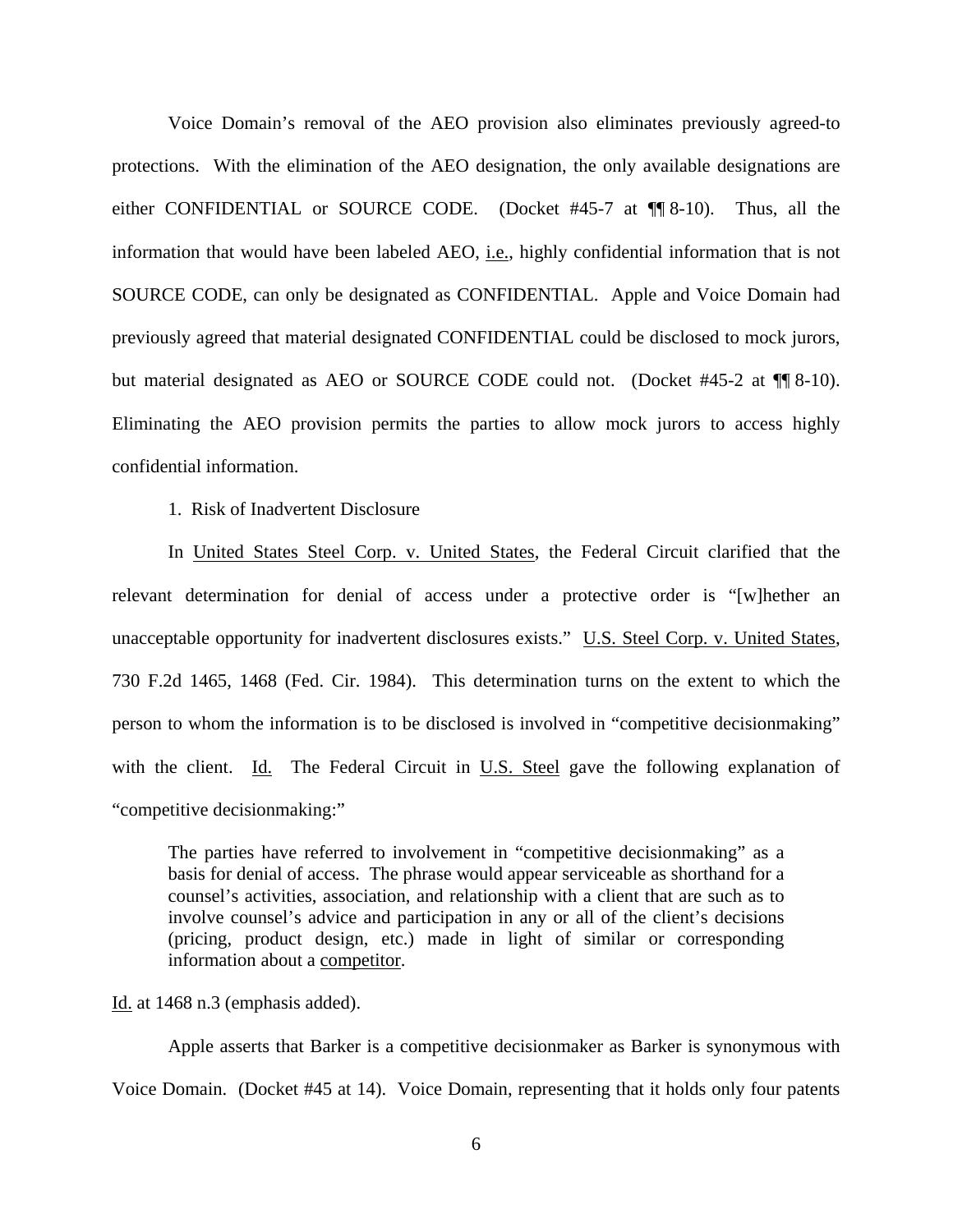directed to voice data technology and does not manufacture electronics, argues that it is not a competitor with Apple and, therefore, there is no particularized need for protection. (Docket #44 at 12; Docket #46 at 5). Apple asserts that this argument is unsupported by fact and law and disregards the fact that, as a patent inventor and prosecutor, access to highly confidential Apple documents creates an unacceptable risk to Apple's business. (Docket #45 at 14).

"[C]ourts have not limited the category of competitive decision makers to only those people who work for entities that make or sell competing products." Microsoft Corp. v. Common Sci. & Indus. Research Org., No. 6:06 CV 549, 2009 U.S. Dist. LEXIS 13675, at \*18- 19 (E.D. Tex. Mar. 14, 2008) (holding that, while parties were not traditional competitors in the market place, they were adversarial as one party produced products that the other claimed practiced its patent); see Apeldyn Corp. v. AU Optronics Corp., No. 08-568-SLR, 2012 U.S. Dist. LEXIS 85692, at \*24 (D. Del. June 13, 2012) (stating that the fact that the plaintiff did not currently compete with defendant did not eliminate risk of inadvertent disclosure); St Sales Tech Holdings, LLC v. Daimler Chrysler Co., No. 6:07-CV-346, 2008 U.S. Dist. LEXIS 107096, at \*23 (E.D. Tex. Mar. 14, 2008) ("Moreover, it is somewhat disingenuous to argue Sales Tech is not Defendants' competitor simply because Sales Tech is in the business of acquiring and enforcing patents, while Defendants manufacture and design automobiles. Plaintiff and Defendants all seek to utilize, in one manner or another, intellectual property as part of a business model for pecuniary gain."); Tailored Lighting, Inc. v. Osram Sylvania Prods., Inc., 236 F.R.D. 146, 149 (W.D.N.Y. 2006) ("I note that TLI has not cited, nor has this Court found, any cases to suggest that the disclosure of proprietary information to an opposing patent inventor would be appropriate merely because the parties were not currently direct competitors, particularly where, as here, the inventor licenses the patent to a direct competitor."). Even where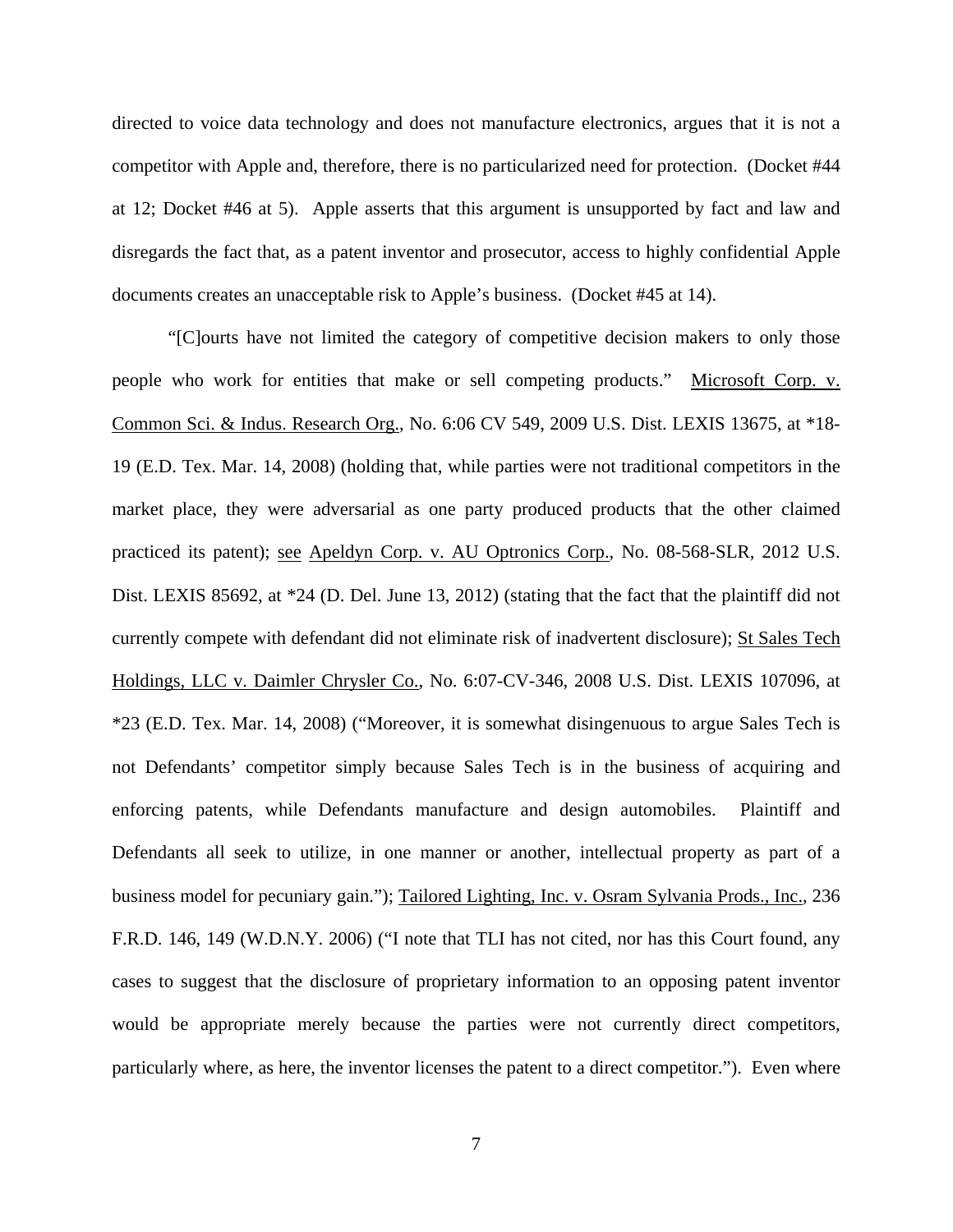parties are not "traditional competitors in the market place," an individual may still be deemed a competitive decisionmaker where the parties are in an "adversarial" posture and the individual receiving the highly confidential information would be "especially situated to take positions that are directly harmful and antagonistic to [the defendant]." Microsoft, 2009 U.S. Dist. LEXIS 13675, at \*19-20.

Apple asserts that Barker is "especially situated to take positions that are directly harmful and antagonistic" to Apple because of the many hats he wears at Voice Domain. (Docket #45 at 15). Apple argues that Barker's role in licensing and litigating Voice Domain's patents presents a high risk of inadvertent disclosure, stating that Apple's information could be used by Barker to aid Voice Domain in determining what kinds of patents to prosecute or acquire, which companies to sue in future litigation, and the price of licenses or litigation settlements. (Id.). Courts have denied disclosure based on these concerns. See Intel Corp. v. VIA Techs., Inc., 198 F.R.D. 525, 530 (N.D. Cal. 2000) (denying access to protected information to in-house counsel where her "involvement in licensing through litigation constitutes competitive decisionmaking, because her advice and counsel necessarily affect licensing decisions"); Affymetrix, Inc. v. Illumina, Inc., Civil Action No. 05-901-JJF, 2005 U.S. Dist. LEXIS 15482, at \*8 (D. Del. July 28, 2005) (holding that party's involvement with settling patent litigation and licensing crosses over into competitive-decision making and, therefore, party was appropriately barred from viewing confidential material under protective order). Apple also states that there is a high risk of inadvertent disclosure because Barker has prosecuted multiple patents related to the accused technology, and continues to invent, prosecute, and obtain patents from the PTO even if he does not have any pending patents related to the accused technology in this case. (Docket #44 at 16). Courts have recognized the risk of inadvertent use of confidential information if disclosed to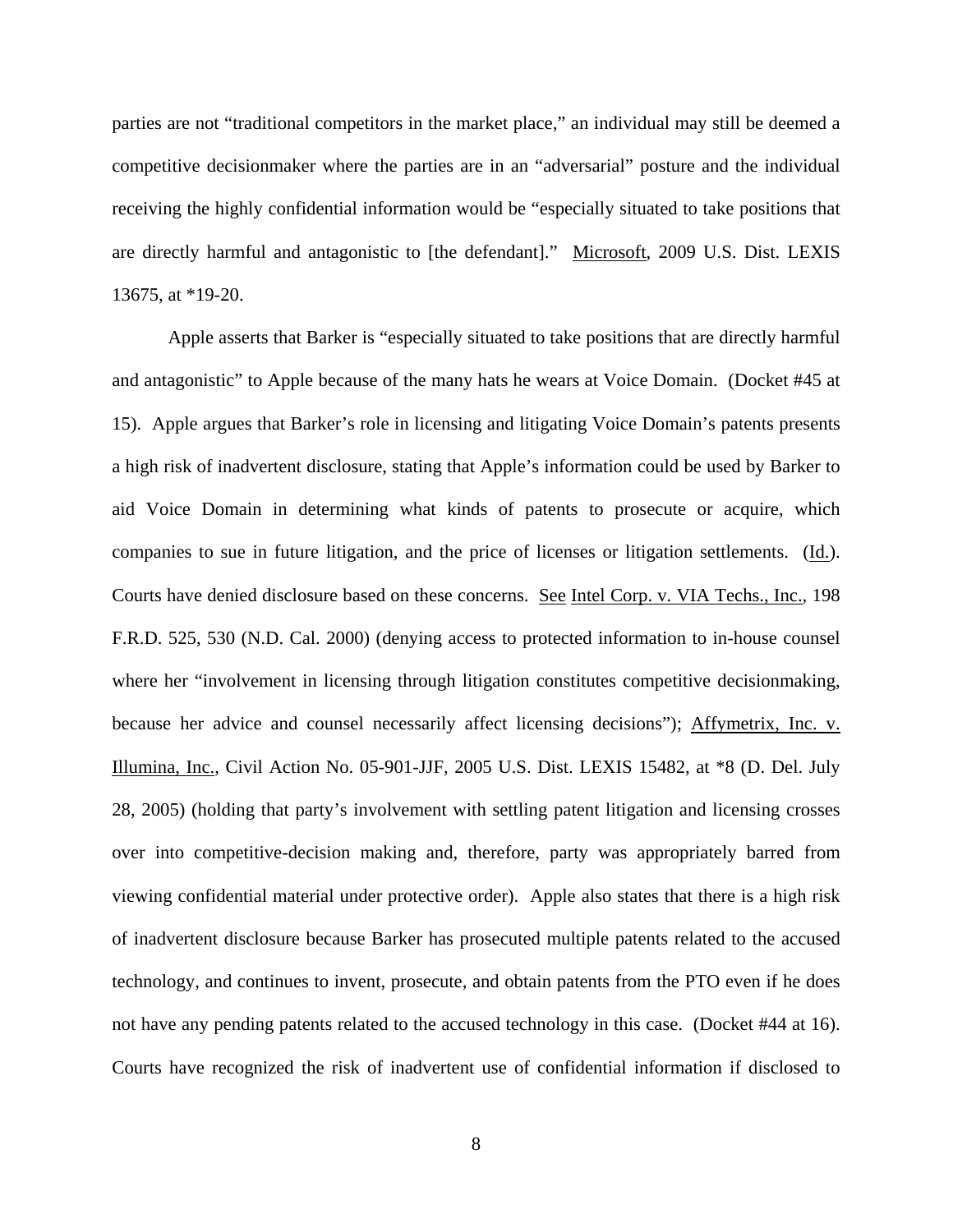inventors, engineers, and scientists. See Trustees of Boston Univ. v. Everlight Elecs. Co., Ltd., No. 12-cv-11935-PBS, Docket #636 at 7-8 (D. Mass. July 8, 2014) (Boal, M.J.) ("Although the Court does not question [the inventor of the named patent and employee of plaintiff]'s intentions, it 'nonetheless question[s] his human ability during future years of research to separate the applications he has extrapolated from [defendants'] documents from those he develops from his own ideas) (quoting Safe Flight Instrument Corp. v. Sundstrand Data Control, Inc., 682 F. Supp. 20, 22 (D. Del. 1998)); Tailored Lighting, 236 F.R.D. at 149 ("[T]his Court has no reason to question the integrity of plaintiff's president and patent inventor; nonetheless, it seems unreasonable to expect that anyone working to further his own scientific and technological interests would be able assuredly to avoid even the subconscious use of confidential information revealed through discovery that is relevant to those interests.").

The Court finds that Barker is a competitive decisionmaker. While Voice Domain and Apple may not make or sell competing products, Voice Domain alleges that Apple is producing products that practice its patent. As the sole employee of Voice Domain, Barker is "especially situated" to take positions "directly harmful and antagonistic" to Apple. While the Court has no cause to doubt Barker's integrity, it questions whether it is possible to avoid the subconscious use of Apple's confidential material in his future endeavors. Hence, the Court finds that there is a real risk of inadvertent disclosure if Barker is permitted to access the AEO material.

#### 2. Balance of Harms

Although the Court has found that a risk of inadvertent disclosure exists, the Court must also balance that risk against the potential harm to the opposing party. See In re Deutsche Bank Trust Co. Ams., 605 F.3d 1373, 1380 (Fed. Cir. 2010). Voice Domain argues that it would suffer severe harm if the AEO provision is included in the protective order because it would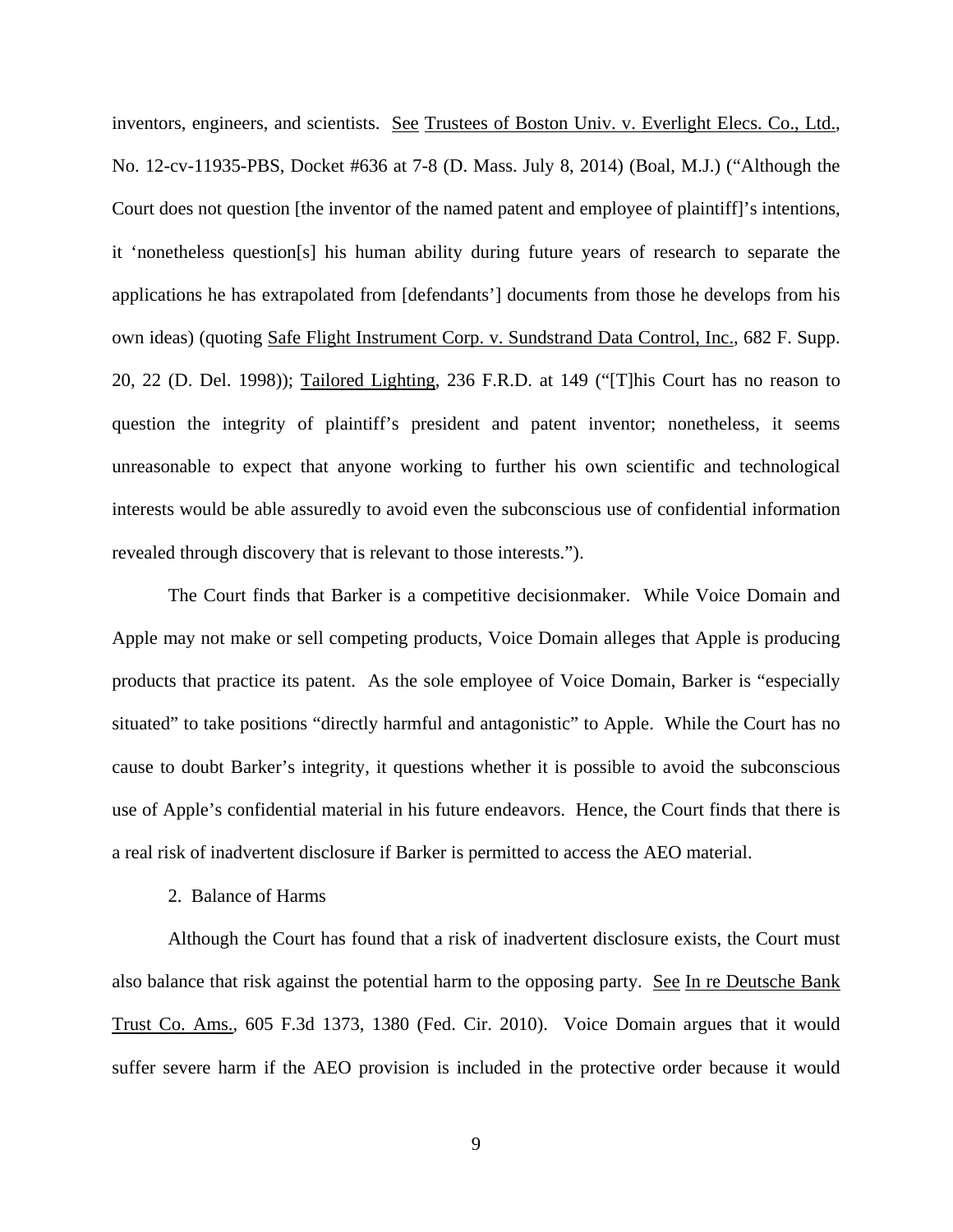preclude Barker from evaluating any of the highly confidential materials in the case, and, because Barker is Voice Domain's sole employee, thereby prevent Voice Domain from making sound litigation decisions. (Docket #44 at 17-18). However, the Court finds that this hardship is mitigated by the fact that Voice Domain's counsel will have access to the AEO materials and can therefore competently advise their client. See Vardon Golf Co., Inc. v. BBMG Golf, Ltd., No. 91 C 0349, 1991 U.S. Dist. LEXIS 15283, at \*4 (N.D. Ill. Oct. 24, 1991) (holding that the hardship on plaintiff due to plaintiff's sole owner, shareholder, and employee being unable to discover protected material is negligible because plaintiff's trial counsel would be permitted access to the protected material); see also EPL Holdings, LLC v. Apple Inc., 2013 U.S. Dist. LEXIS 71301, at \*4 (N.D. Cal. May 20, 2013) ("Moreover, EPL brought this action against Apple; EPL's apparent lack of internal resources to effectively pursue this action does not mean that Apple's confidential information should be exposed to non-parties.").

Voice Domain also argues that the provision would impair Voice Domain's counsel's ability to consult with the inventor of the patent at issue and, thus, prevent them from preparing their case effectively. (Docket #44 at 18). This argument was made and rejected in Trustees of Boston University v. Everlight Electronics Co., Ltd. Judge Boal stated that, while the court was persuaded that the patent inventor had specialized knowledge about the patented technology, the court was not persuaded that the plaintiff would be unable to effectively prosecute the case unless the patent inventor was able to access the confidential materials. Trustees of Boston Univ., No. 12-cv-11935-PBS, Docket #636 at 8. Judge Boal relied on the fact that the patent inventor would be able to access discovery including confidential material that had not been designated outside counsel only and that the plaintiff had failed to show that it would be unable to obtain the assistance it needed from a different expert. Id. Those same considerations are at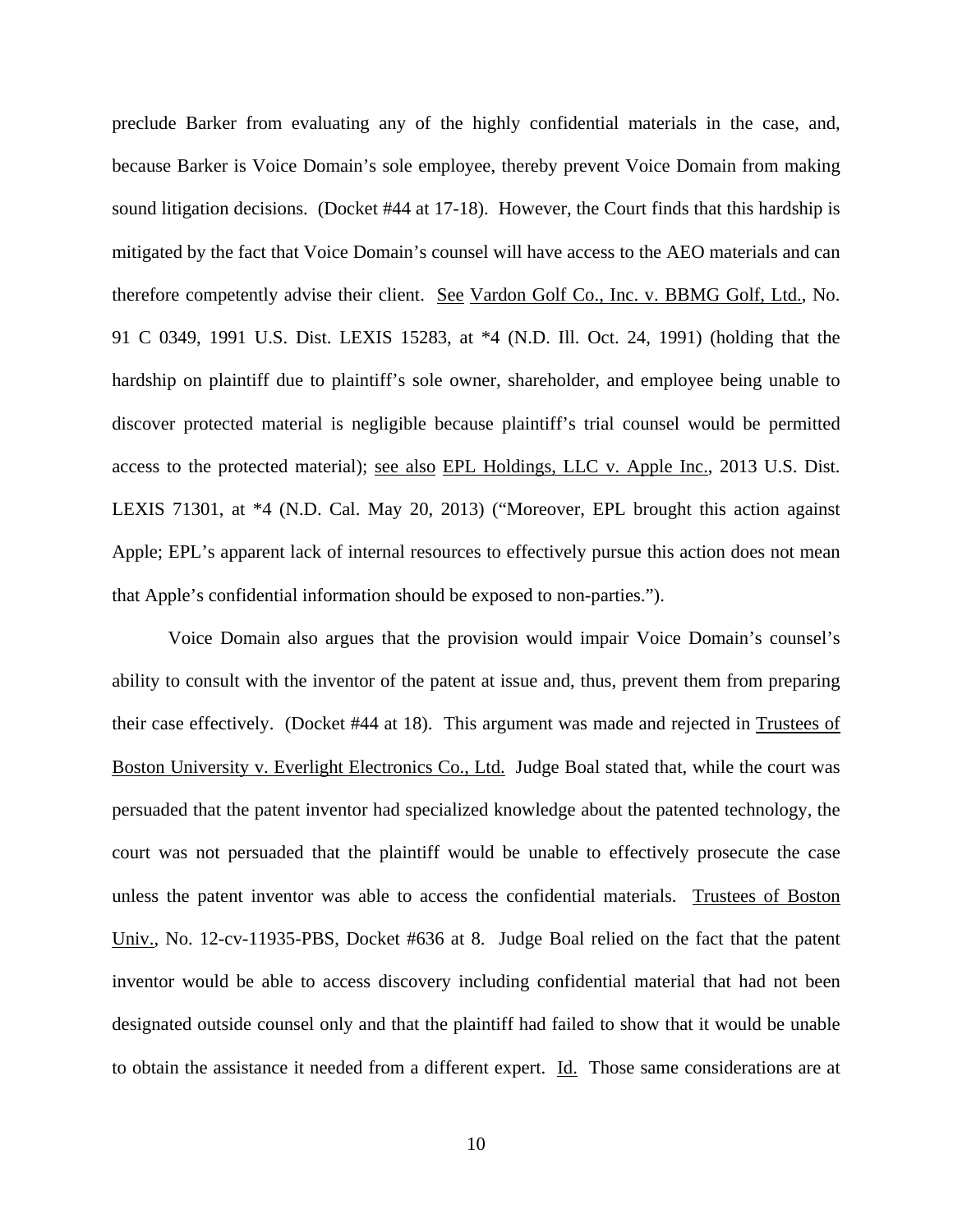play here. Barker is able to access material designated CONFIDENTIAL. Voice Domain also has not shown why it could not engage an expert other than Barker to assist it in this litigation.

The Court finds that the potential harm to Voice Domain from precluding Barker from accessing materials designated AEO does not outweigh the risk of inadvertent disclosure of Apple's confidential material. Thus, any proposed protective order submitted to this Court as a result of this Order shall contain an AEO provision.

B. Patent Prosecution Bar

The parties have agreed that a prosecution bar is appropriate in this case for those who access material designated as SOURCE CODE. (Docket #45 at 11). Voice Domain has also agreed to bar Barker and counsel from prosecuting any new Voice Domain patent applications concerning the subject matter of this patent case. (Docket #44 at 8). The proposed confidentiality orders also contain an undisputed provision providing, "All Protected Material shall be used solely for this case or any related appellate proceeding and not for any other purpose whatsoever, including without limitation any other litigation, patent prosecution or acquisition, patent reexamination or reissue proceedings, or any business or competitive purpose or function." (Docket #45-7 at  $\P$  6(a)).

Apple's proposed prosecution bar, as drafted on May 21, 2014 states:

Absent the written consent of the Producing Party, any person on behalf of either Party who receives one or more items designated "CONFIDENTIAL-ATTORNEYS' EYES ONLY-SOURCE CODE" or "CONFIDENTIAL-ATTORNEYS' EYES ONLY" shall not be involved, directly or indirectly for the respective Party that they represent in the case, in any of the following activities: (i) advising on, consulting on, preparing, prosecuting, drafting, editing, and/or amending of patent applications, specifications, claims, and/or responses to office actions, or otherwise affecting the scope of claims in patents or patent applications relating to the functionality, operation, and design of software or hardware for data entry, voice recording, dictation, processing voice commands, converting speech to text, natural language processing, and/or interacting with a device (generally or as described in any patent in suit), before any foreign or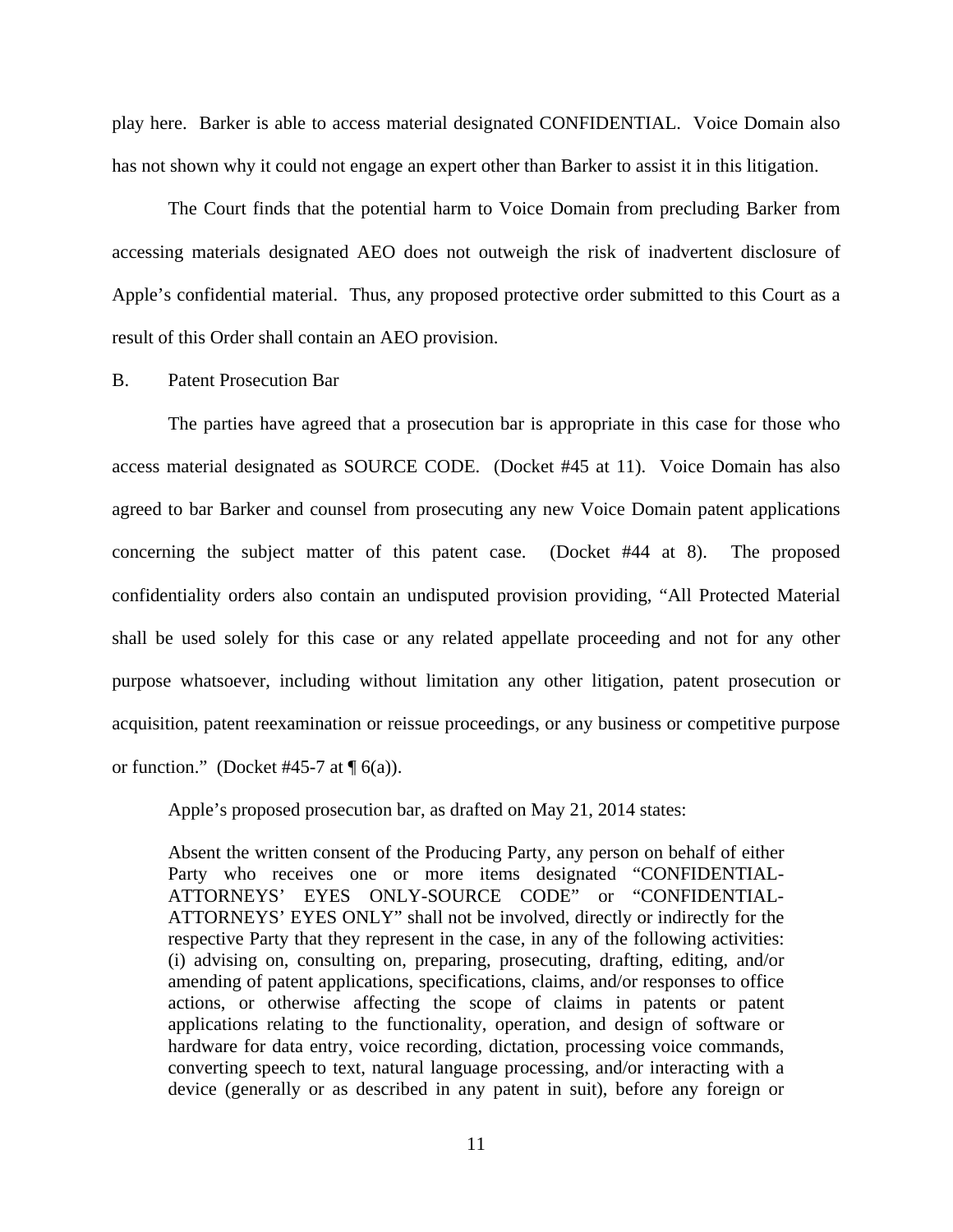domestic agency, including the United States Patent and Trademark Office. These prohibitions are not intended to and shall not preclude counsel from participating in proceedings on behalf of a Party challenging the validity of any patent, but are intended, inter alia, to preclude counsel from participating directly or indirectly in drafting or amending claims during reexamination, *inter partes* review, covered business method review, or reissue proceedings on behalf of a patentee. These prohibitions shall begin when access to "CONFIDENTIAL-ATTTORNEY'S EYES ONLY-SOURCE CODE" or "CONFIDENTIAL-ATTORNEY'S EYES ONLY" materials are first received by the affected individual, and shall end two (2) years after the final resolution of this action, including all appeals.

(Docket #45-1 at ¶ 8) (emphasis in original).

 The dispute over the prosecution bar centers on two issues: (1) whether the prosecution bar should apply to those who access material designated as AEO, and (2) whether the prosecution bar should apply to post-grant proceedings (i.e. reexamination, *inter partes* review, covered business method review, or reissue proceedings). (Docket #45 at 11).

### 1. AEO Materials

While Voice Domain has agreed to a prosecution bar applying to SOURCE CODE, Apple argues that a broader prosecution bar applying to AEO material is needed as, per the scheduling order, it is required to produce its documents sufficient to show the operation of the accused products. (Docket #45 at 20). Apple states that, often, the technical details of how a product works are disclosed in documents like schematics, data sheets, specifications, flow charts, artwork, or formulas rather than or in addition to source code. (Id.). The preceding materials would fall under the AEO designation but not the SOURCE CODE designation. Apple seeks to apply the prosecution bar to individuals accessing the AEO material.

In In re Deutsche Bank, the Federal Circuit recognized that an attorney with access to its adversary's confidential information may be barred from representing clients in certain matters before the PTO due to the high risk of inadvertent disclosure and misuse of that information. In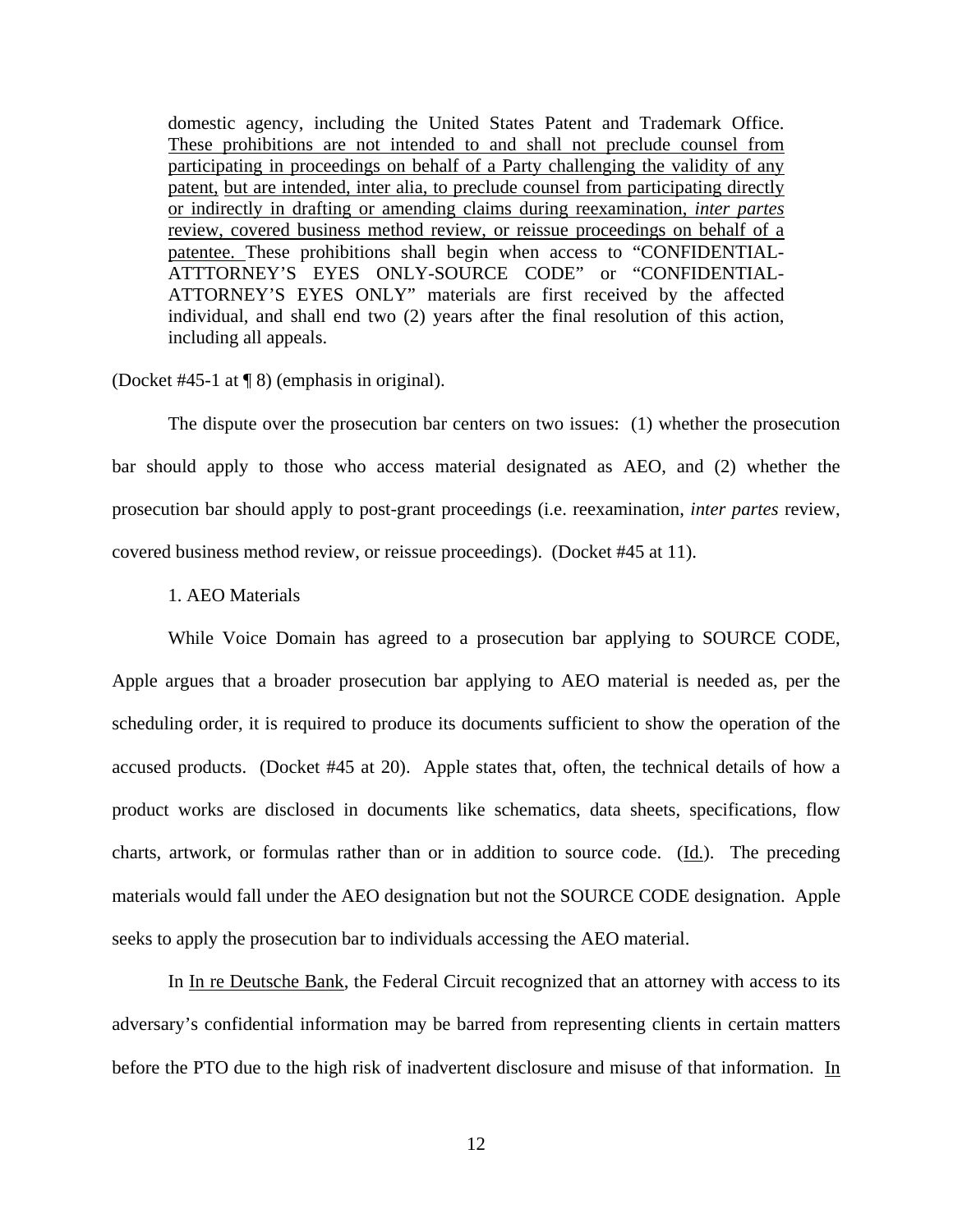re Deutsche Bank, 605 F.3d at 1380-81. For the same reasons that the Court found that the AEO provision should be included in any submitted protection order, the Court finds that material designated AEO is entitled to protection under the prosecution bar.

#### 2. Post-Grant Proceedings

 Under the Patent Act, patent owners and third parties may initiate a "reexamination" proceeding to confirm or challenge the validity of a previously issued patent. See 35 U.S.C. §§ 302-307. Once a reexamination request is made, the Director of the PTO determines whether the reexamination request raises a "substantial new question of patentability." 35 U.S.C. § 303. If not, the reexamination request is denied. Id. If it does, the Director orders a reexamination and gives both the owner and the requestor the opportunity to weigh in on the matter. 35 U.S.C. § 304. The reexamination goes forward "according to the procedures established for initial examination" – that is, the process undertaken by the PTO to examine a new patent application. 35 U.S.C. § 305. Amendments are allowed on reexamination, though they "must not enlarge the scope of a claim nor introduce new matter. Amended or new claims which broaden or enlarge the scope of a claim of the patent should be rejected under 35 U.S.C. 314(a)." Ameranth, Inc. v. Pizza Hut, Inc., No. 3:11-cv-01810, 2012 WL 528248, at \*6 (S.D. Cal. Feb. 17, 2012) (quoting *Manual of Patent Examining Procedure* § 2666.01).

 Until recently, courts generally did not include reexamination proceedings within the scope of a prosecution bar. See id. ("a review of cases directly discussing a prosecution bar applied to reexamination finds near unanimous support against extending the [prosecution] bar to cover reexamination"). In EveryScape, Inc. v. Adobe Systems, Inc., Judge Collings was faced with the parties' competing proposed protective orders, the dispute between the two centering on whether counsel should be barred from participating in reexamination proceedings. EveryScape,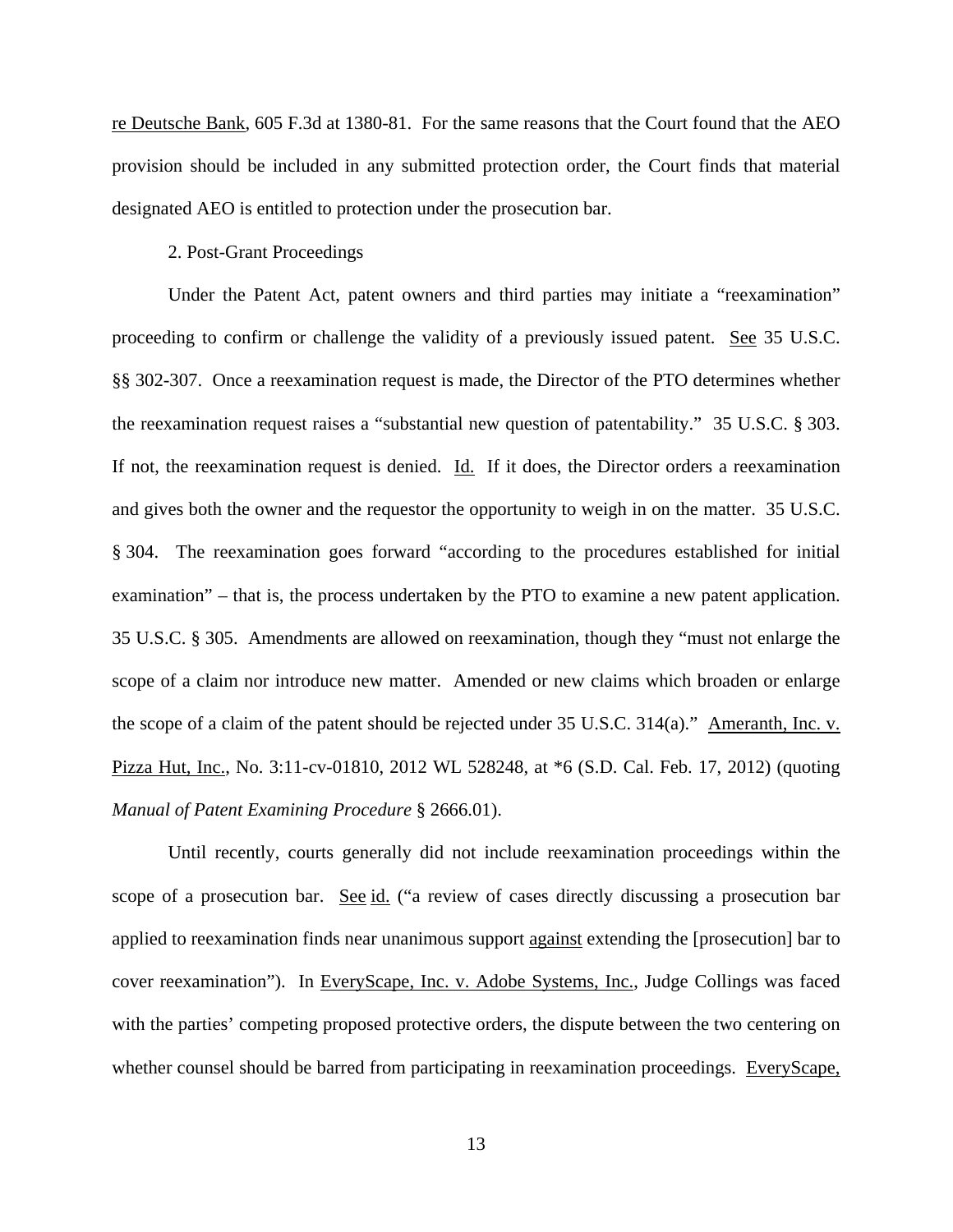Inc. v. Adobe Sys. Inc., No. 1:10-cv-11597-RGS, Electronic Order (D. Mass. Aug. 12, 2011) ("Specifically, plaintiff proposes that the prosecution bar not apply to representation of a patentee in reexaminations of the patent-in-suit initiated by [] litigants accused of infringing that patent."). Judge Collings, citing Crystal Image Technology, Inc. v. Mitsubishi Electric Corp., stated that he would follow those decisions in which courts have declined to extend the prosecution bar to reexamination proceedings in such circumstances. Id.

The Court in Crystal Image stated:

The Patent Act expressly curtails the scope of reexamination, prohibiting any claim amendment that would enlarge the scope of the initial patent. Thus, an important limitation on reexamination is that no proposed amended or new claim enlarging the scope of a claim of the patent will be permitted. Claims added or amended in a reexamination proceeding will necessarily be narrower and, therefore, no device can infringe the narrower claims emerging from reexamination that would not have infringed the original claims.

Crystal Image Technology, Inc. v. Mitsubishi Elec. Corp., No. 08-307, 2009 U.S. Dist. LEXIS

32972, at \*5 (W.D. Pa. April 17, 2009) (quoting Pall Corp. v. Entegris, Inc., 655 F. Supp. 2d 169, 173 (E.D.N.Y. 2008)) (alterations omitted). "The above restriction 'both underscores the distinction between initial patent prosecution and reexamination, and effectively mitigates the potential misuse of PTO procedures to gain a collateral business or litigation advantage, thereby rendering a prosecution bar in the reexamination context largely unnecessary." Id. (quoting Pall Corp., 655 F. Supp. 2d at 173) (alterations omitted); see Kenexa Brassring Inc. v. Taleo Corp., No. 07-521-SLR, 2009 WL 393782, at \*2 (D. Del. Feb. 18, 2009) ("Because reexamination involves only the patent and the prior art, defendant's confidential information is 'basically irrelevant to the reexamination.'").

 "However, a newer line of cases recognizes that even in a reexamination proceeding, a patent owner can use confidential information to restructure or amend its claims so as to improve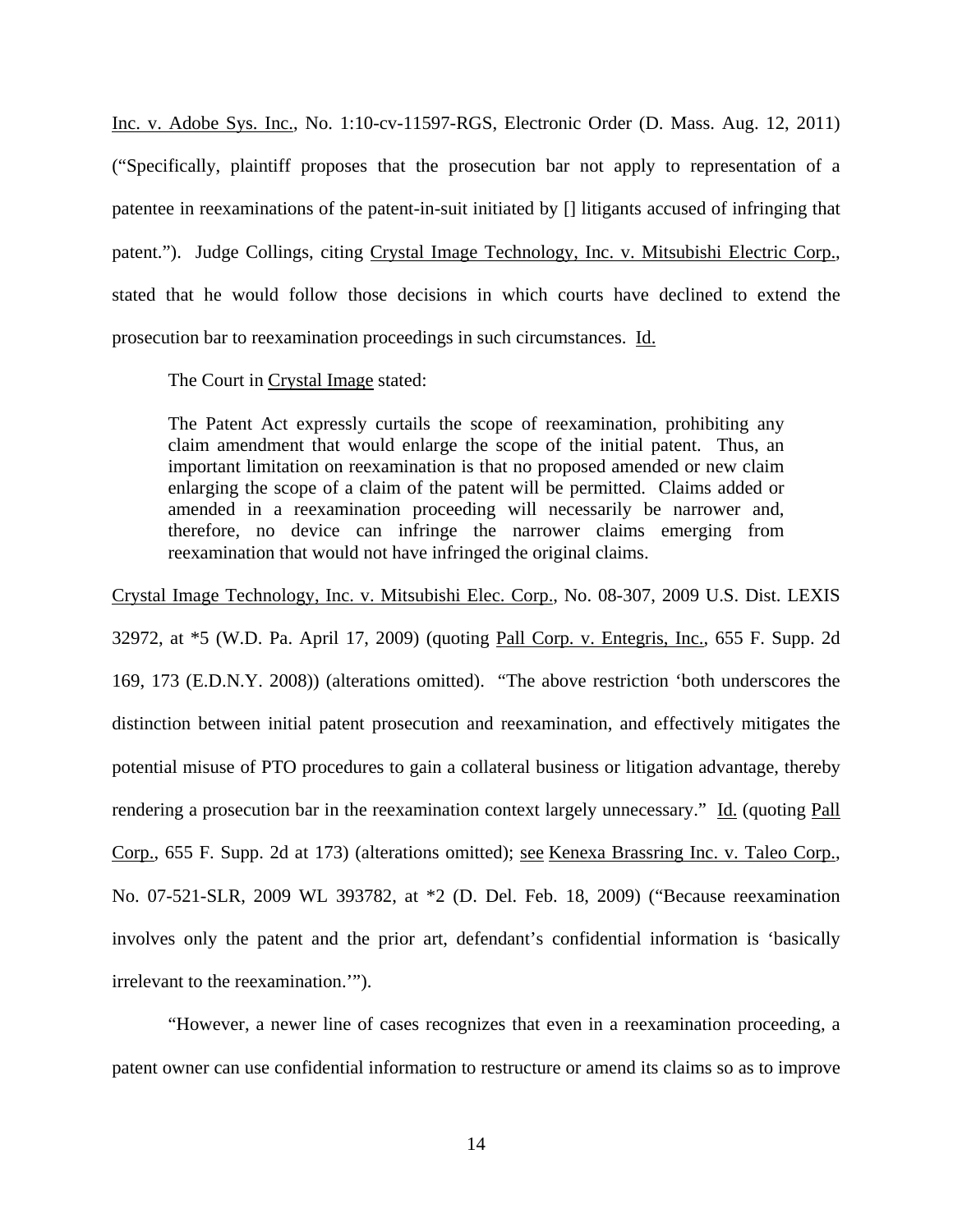its litigation position against alleged infringers." Telebuyer, LLC v. Amazon.com, Inc., No. 13 cv-1677, Docket #118 at 10 (W.D. Wash. July 7, 2014) (available at Docket #45-11) (citing Shared Memory Graphics, LLC v. Apple, Inc., 2010 U.S. Dist. LEXIS 125184, at \*11 (N.D. Cal. Nov. 12, 2010) ("Claims may still be restructured in reexamination, and, in a given case, a patent owner may well choose to restructure claims in a manner informed by the alleged infringer's confidential information gleaned from litigation."); Grobler v. Apple Inc., 2013 U.S. Dist. LEXIS 65048, at \*5-6 (N.D. Cal. May 7, 2013) (prohibiting counsel from drafting or amending claims in reexamination); EPL Holdings, 2013 U.S. Dist. LEXIS 71301, at \*9-10 (holding that parties' counsel may participate in third-party initiated review proceedings so long as counsel is prohibited from assisting in any crafting or amendment of patent claims)). "These decisions recognize that drafting, amending, restructuring, or otherwise participating in reexamination proceedings may constitute 'competitive decision-making' as contemplated by the Federal Circuit in Deutsche Bank." Id. at 11. "Thus, where the need to protect confidential information outweighs the burden on the receiving party, a court may prohibit counsel from participating or consulting on reexamination proceedings, or may limit that participation." Id. The Telebuyer court found that the risk to Amazon's confidential information outweighed the burdens imposed on Telebuyer due to the breadth and volume of the material requested by Telebuyer and the possibility of counsel using such information in the PTO proceeding without technically "drafting" or "amending" a claim. Id. at 11. The court noted that the burden on plaintiff – the need to retain other outside counsel – was not too cumbersome as the court had no reason to doubt that plaintiff could secure different counsel for future patent action during the time of the prosecution bar. Id. at 8. The court stated its decision was consistent with the Model Stipulated Protective Order for the Northern District of California. Id. at 11; see N.D. Cal. Patent Local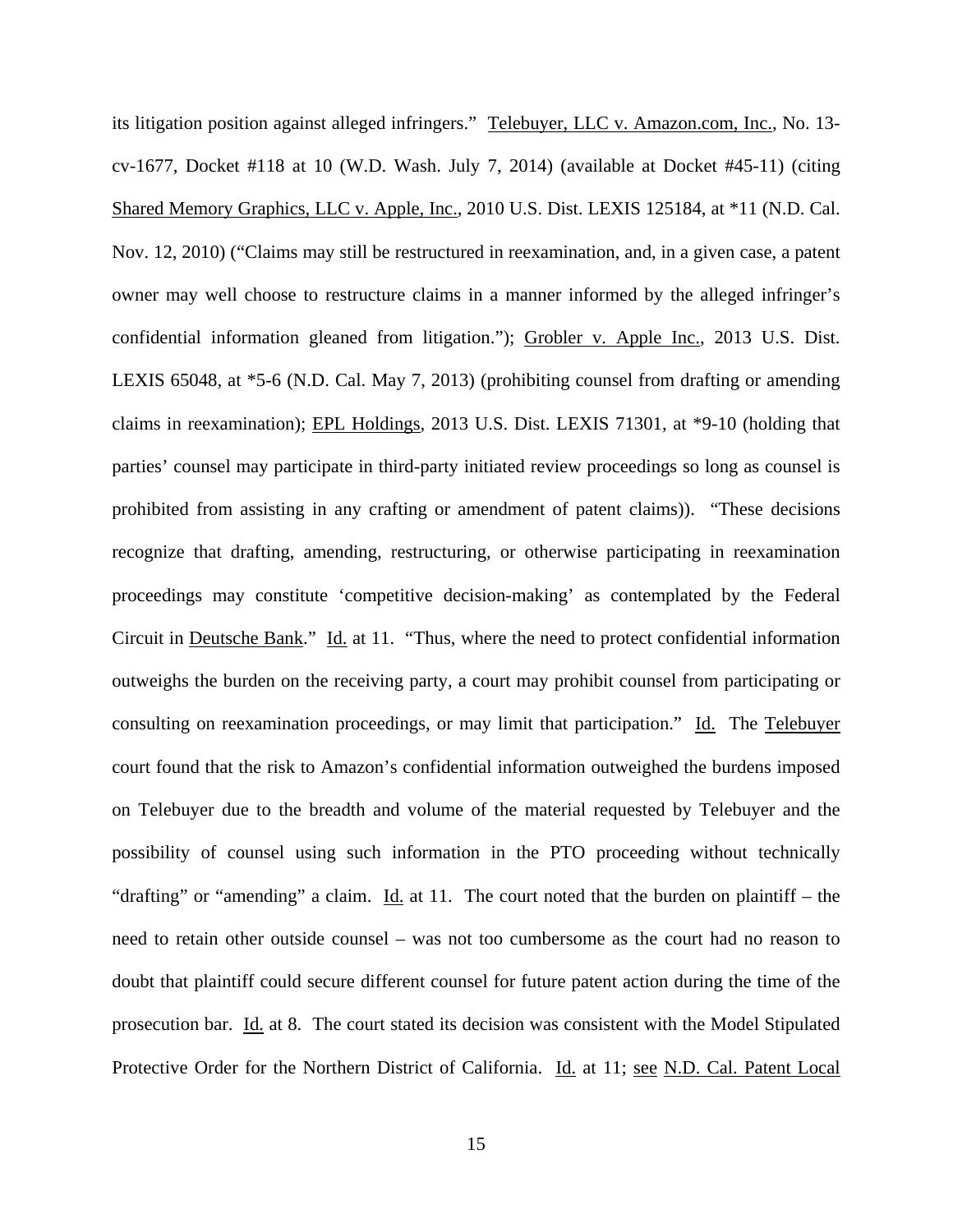Rule 2-2 Interim Model Protective Order, *available at* http://www.cand.uscourts.gov/modelprotective-orders (updated August 20, 2014). However, the court noted that there was one particular circumstance where the burden on the receiving party may outweigh the risks. Id. The court stated that "[s]hould the producing party initiate the reexamination proceeding, the PTO proceeding might effectively be 'part and parcel of the litigation at issue;'" thus the prosecution bar would require the receiving party to retain separate counsel for what is essentially the same dispute, "another 'front' in the litigation." Id. at 11-12. Therefore, the court stated that, should the producing party bring reexamination proceedings, counsel for the receiving party would be permitted to participate in those proceedings upon a grant of leave from the court. Id. at 12; see also Shared Memory Graphics, 2010 U.S. Dist. LEXIS 125184, at \*14-15 (holding that patentee counsel should not be banned from reexamination proceedings so long as (1) the proceedings are initiated by the opposing party, and (2) counsel expressly agrees that in the reexamination it will not rely on any confidential information supplied by the opposing party).

 Apple has proposed allowing litigation counsel in this case to participate in a post-grant proceeding, but counsel's ability to draft or amend claims would be restricted. (Docket #45 at 22). At the hearing and in its supplemental memorandum, Apple also stated that it would be amenable to counsel from Fisch Sigler LLP, the firm currently representing Voice Domain, who have not accessed or reviewed Apple's documents and other information designated as AEO or SOURCE CODE to represent Voice Domain in a post-grant proceeding before the PTO for all purposes, including drafting and amending claims. (Docket #61 at 1-2). Apple conditioned its agreement to such a proposal on the condition that Voice Domain establish an appropriate ethical wall, and that materials designated AEO or SOURCE CODE not be shared or communicated in any way between any member of the Fisch Sigler litigation team and any member of the Fisch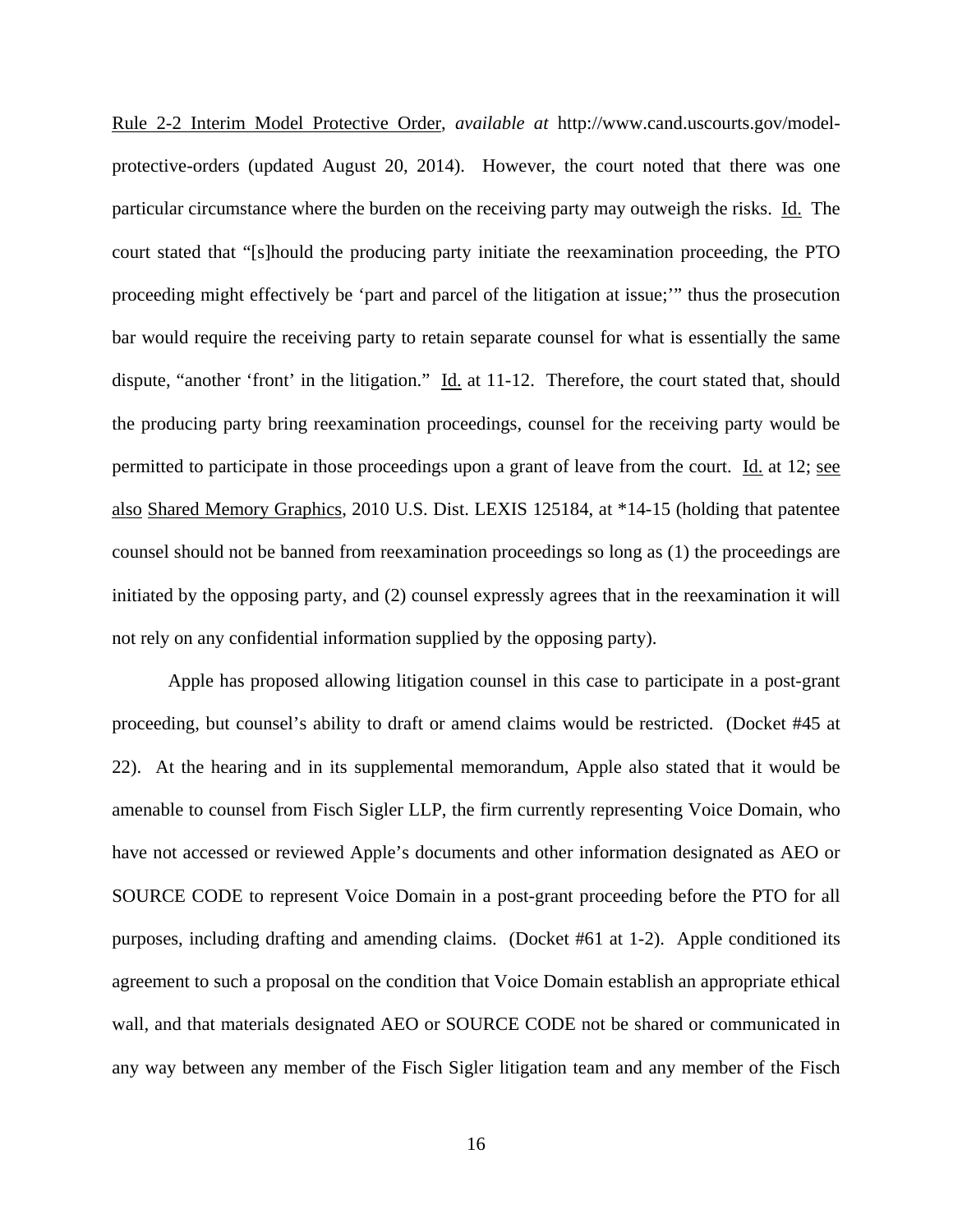Sigler post-grant team. (Id. at 2). Apple described the ethical wall as prohibiting any member of the Fisch Sigler litigation team from drafting or amending claims in a post-grant proceeding, but stated that it would not prohibit the Fisch Sigler litigation team from communicating with the post-grant team regarding prior art to the patent-in-suit, including prior art already furnished to Voice Domain by Apple along with its invalidity contentions. (Id.).

 The Court finds the more recent line of cases recognizing "that even in a reexamination proceeding, a patent owner can use confidential information to restructure or amend its claims so as to improve its litigation position against alleged infringers" persuasive. See Telebuyer, No. 13-cv-1677, Docket #118 at 10. The Court recognizes the risk to Apple if parties with access to the AEO or SOURCE CODE materials are allowed to draft or amend claims during reexamination proceedings on behalf of Voice Domain. The Court believes that Apple's proposed prosecution bar and the ethical wall proposed in its supplemental memorandum address this real concern while placing the least burden possible on Voice Domain. However, the Court requires that the parties add one caveat to this provision in any proposed protective order. If Apple should bring reexamination proceedings, counsel for Voice Domain would be permitted to participate in those proceedings upon a grant of leave from the court. Such a provision addresses Voice Domain's concerns about gamesmanship and is also consistent with the case law relied upon by Apple. See Telebuyer, No. 13-cv-1677, Docket #118 at 12; Shared Memory Graphics, 2010 U.S. Dist. LEXIS 125184, at \*14-15.

C. Expert Discovery

Apple's proposed protective order contains a provision describing what materials are and are not discoverable from experts in this case. (Docket  $#45-2$  at  $\P$  20). Voice Domain's proposed protective order does not contain a similar provision. (Docket #45-7 at ¶ 20). Apple's

17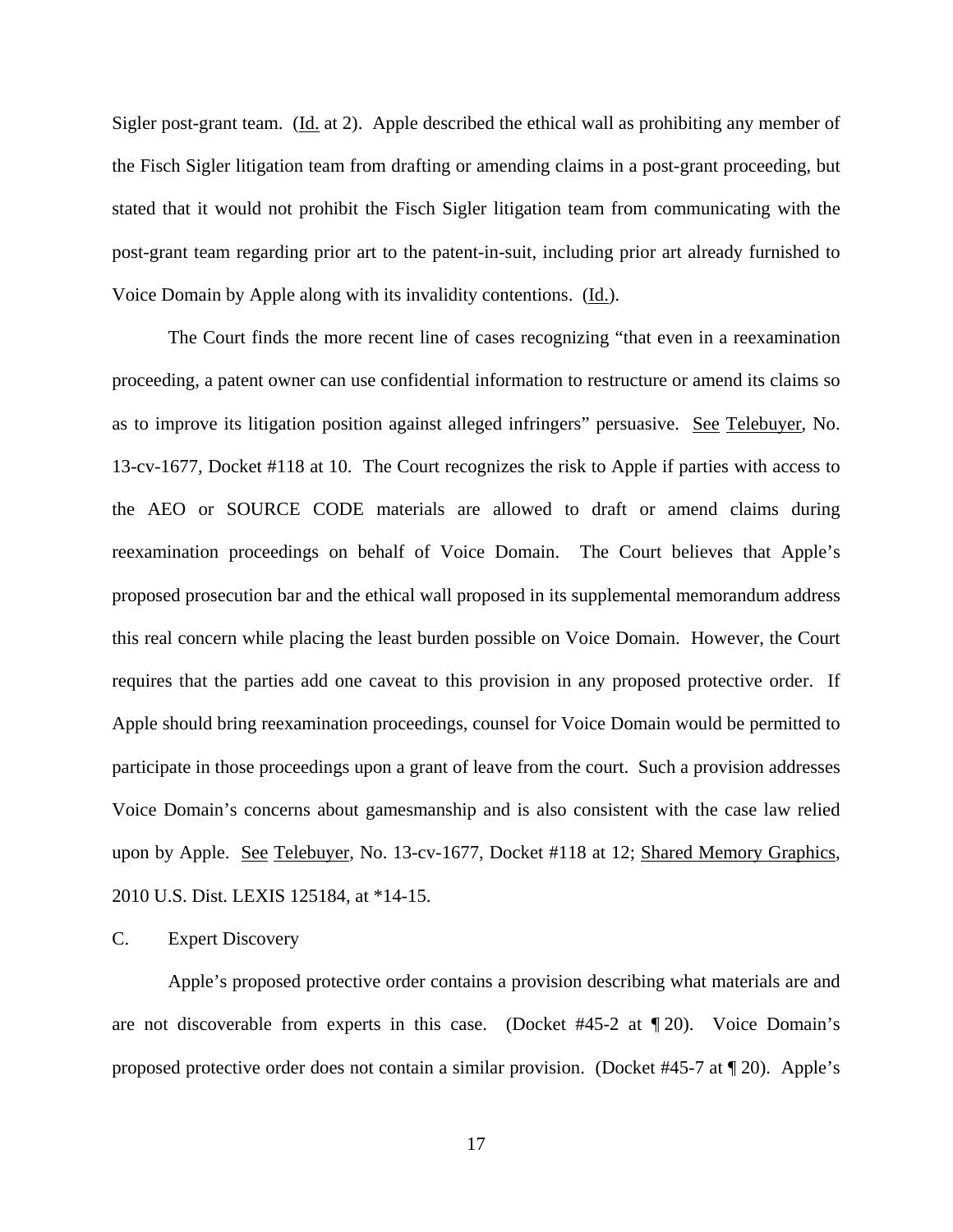proposal states that testifying experts are not subject to discovery with respect to any drafts of their reports, notes, or outlines for draft reports. (Docket #45-2 at ¶ 20). Apple's proposal also limits discovery of materials provided to testifying experts to "those materials, facts, consulting expert opinions, and other matters actually relied upon by the testifying expert in forming his or her final report, trial, or deposition testimony or any opinion in this case." (Docket #45-2 at ¶ 20). Voice Domain argues that this provision is not necessary and may lead to "gotcha"-type difficulties later in discovery to the extent the protective order varies with the actual requirements of Fed. R. Civ. P. 26. (Docket #44 at 20).

 Pursuant to Fed. R. Civ. P. 26(a)(2), an expert's written report must contain "the facts or data considered by the witness in forming them." Fed. R. Civ. P.  $26(a)(2)(B)(ii)$  (emphasis added). Apple's proposal differs from Rule  $26(c)$  in that it only requires the parties to turn over materials "actually relied upon by the testifying expert." This is a distinction with a difference. See Allstate Ins. Co. v. Electrolux Home Prods., Inc., 840 F. Supp. 2d 1072, 1080 (N.D. Ill. 2012) ("The term 'considered' invokes a broader spectrum of thought than the phrase 'relied upon' which requires dependence on the information.") (quotation omitted). Apple asserts that its proposal will forestall confusion over what will be disclosed as there has been tremendous variation in the interpretation of Rule 26 and prevent unnecessary motion practice. (Docket #45 at 22-23).

The Court finds that Apple has not justified the need for the additional protections in expert discovery beyond those that Rule  $26(a)(2)$  provides. While it is true that Rule 26 is often the subject of litigation, Apple, who bears the burden here, has not provided any specific assertions of potential harm that it will face as to this issue beyond those that every party with an expert faces in litigation. Thus, any proposed protective order submitted to this Court shall not